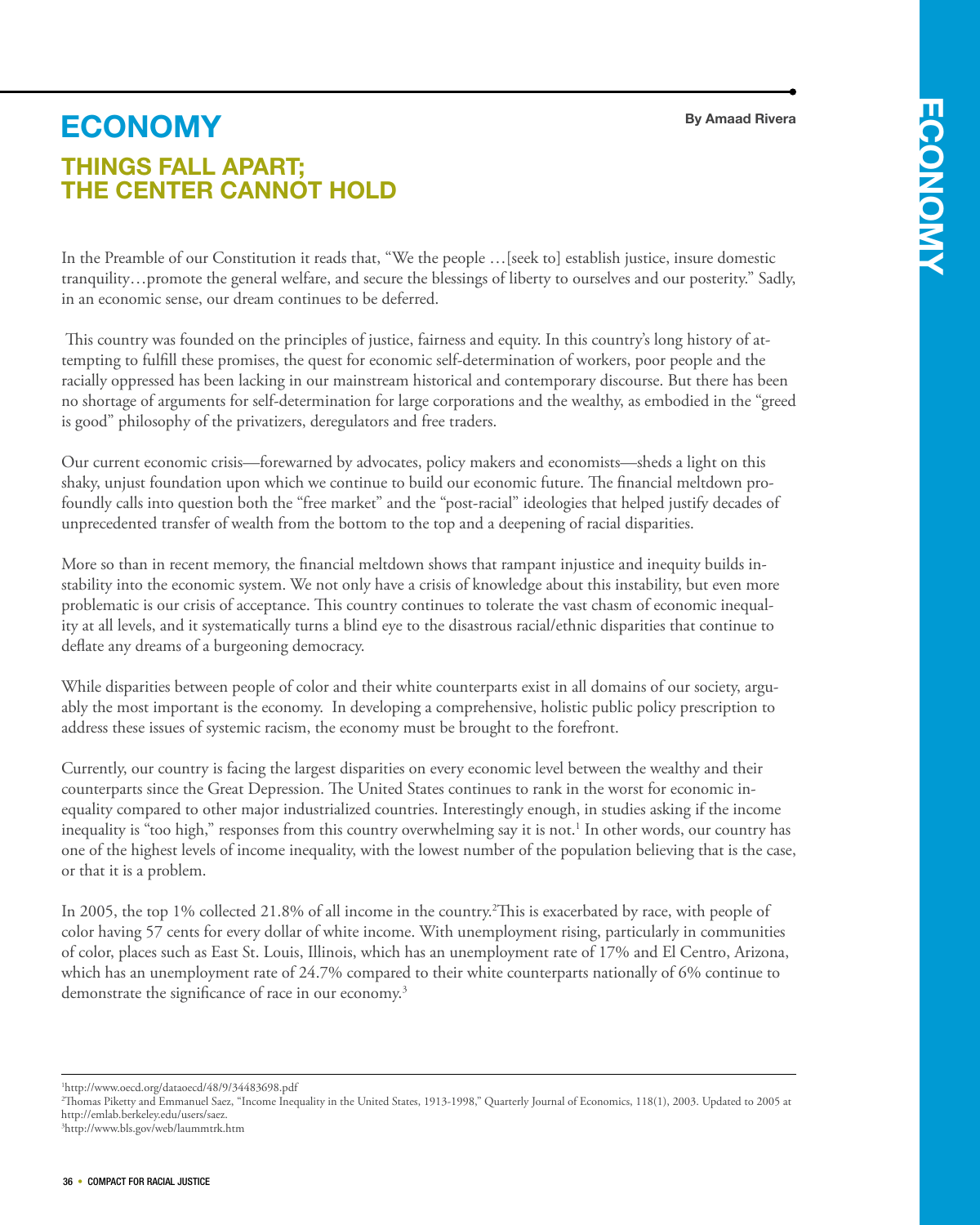Incomes for most people in this country continue to stagnate while simultaneously the prices of goods are increasing. People of color are disproportionally affected in a multitude of ways. Aside from job discrimination, job access and job stability, all of which disproportionally affect people of color, income mobility continues to decline.

One recent study found that sons of low-income fathers only have a 22.5% chance of reaching the median income level.4 In addition, another showed that 43% of those born to the bottom fifth will remain there as adults, while 39% born to the top fifth will remain there.<sup>5</sup> These numbers are illustrations of a meritocracy that has failed or that never existed, further demonstrating what academics have called "stickiness," which is also known as structural oppression. For people of color, this systemic inequality, namely structural racism, is more disastrous. The same study found that at every income level Blacks experience more downward mobility and less upward mobility than their white counterparts.<sup>6</sup> Sadly, this carries over into future generations, with children of color expecting, for one of the first times in history, to make less than their parents.

If the economy had two parents, one would be income, and the other would be wealth (assets that you own minus what you owe). Income without wealth leaves individuals and the overall economy less stable. Even more so than income, wealth is concentrated in the hands of a few. The top 10% of income earners hold nearly 73% of all wealth.<sup>7</sup> Specifically, the top 10% holds 79% of all stocks and bonds.<sup>8</sup>

As we are learning in this economic crisis, the additional component of losing vast amounts of wealth further deepens financial insecurities. In other words, the great loss of wealth and assets due to foreclosures has created a vacuum that is sucking in the rest of the economy. This is centrally due to the role assets or wealth plays in protecting families in economic downturns. People typically use their assets, such as home equity, to cover extreme healthcare costs, college tuition and rising food and fuel prices.

Sadly, both in the accumulation and maintenance of assets, people of color fare much worse than their white counterparts. People of color on the median have about 15 cents for every dollar of white wealth, and to make matters worse, this gap continues to widen.<sup>9</sup>

Due to historic discrimination such as redlining and contemporary forms of it such as predatory sub-prime lending (often called "reverse redlining"), we are seeing the greatest loss of wealth in modern history for people of color.10 With the combination of stagnant wages, high unemployment rates, rising cost of food—particularly in communities of color (urban centers pay more for goods than their suburban counterparts)—high transportation cost and lack of federal protections, we are seeing the perfect storm to create a white recession and a people of color depression.

In this economy, people of color benefit the least compared to their white counterparts during economic booms and suffer disproportionally more during economic downturns. As W.E.B. DuBois once said, "To be a poor man is hard, but to be a poor race in a land of dollars is the very bottom of hardships."

As this current financial crisis brings to the forefront the economic realities of misplaced, absent and unenforced public policy, we are also seeing a new understanding of the impacts of inequality on the economy. As many scholars, practitioners and everyday people have understood, growing and vast inequality is a predictor of economic downtowns, recessions and, most problematically, depressions.11 We are learning that economic benefits do not trickle down and economic inequality trickles up.

<sup>4</sup> http://www.stateofworkingamerica.org/news/SWA06Facts-Income\_Mobility-final.pdf

<sup>5</sup> http://www.economicmobility.org/assets/pdfs/EMP\_FamiliesAcrossGenerations\_ChapterI.pdf 6 http://www.economicmobility.org/assets/pdfs/EMP\_BlackandWhite\_ChapterVI.pd

<sup>7</sup> Economic Policy Institute, State of Working America 2006-07, Table 5.1, citing Wolff (2006) 8 Economic Policy Institute, State of Working America 2006-07, Table 5.F, citing Wolff (2006) 9 http://www.levy.org/pubs/wp\_502.pdf

<sup>&</sup>lt;sup>10</sup>Amaad Rivera. United For a Fair Economy. State of the Dream 2008:Forclosed

<sup>11</sup>http://www.worldbank.org/fandd/english/0397/articles/0140397.htm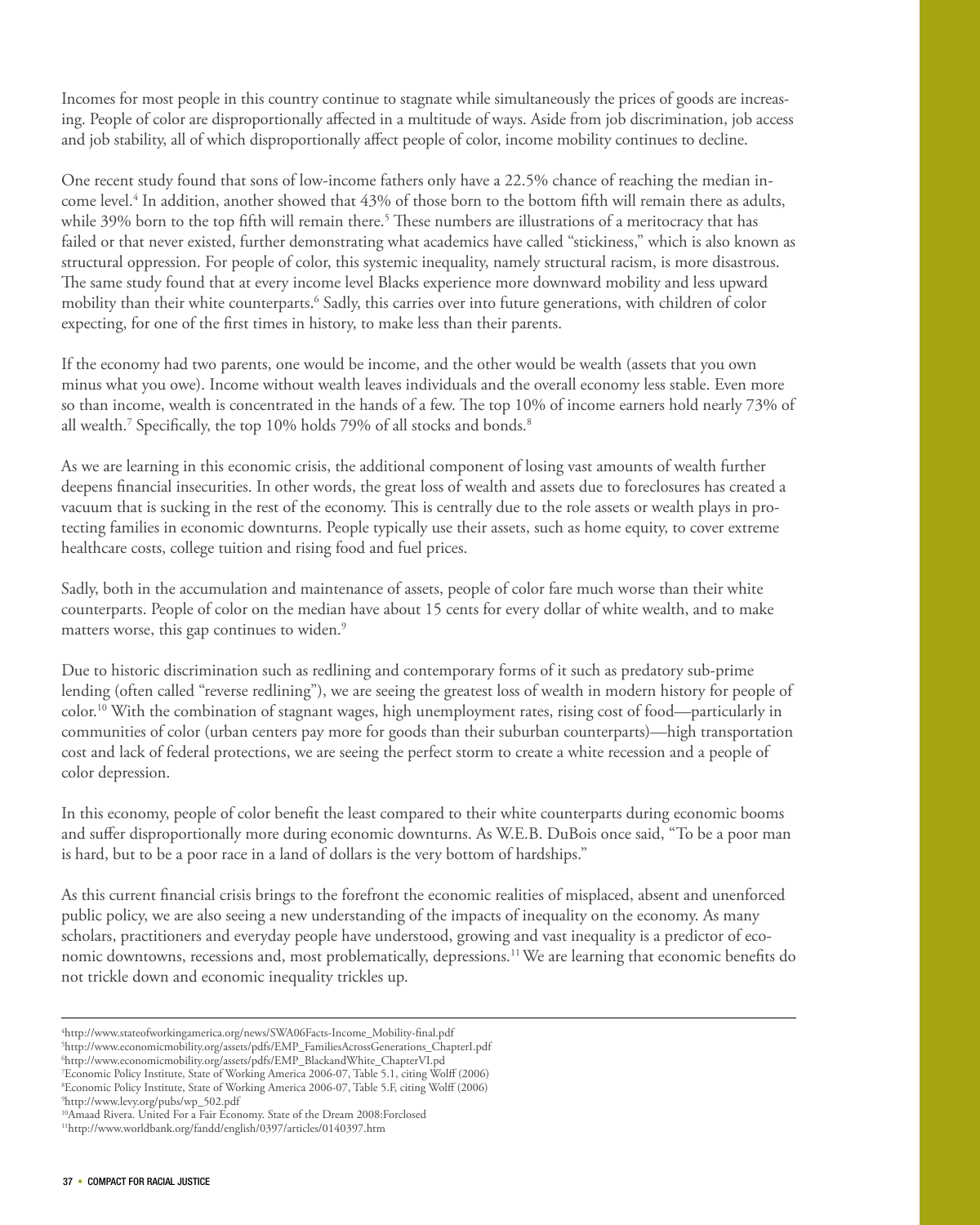Furthermore, understanding the basic components of our economy and the nature of structural racism allows for us to create comprehensive, holistic solutions that will benefit everyone in this country. The movement away from our core values of equity, justice and fairness for all continues to cause detrimental economic effects. In the words of Chinua Achebe and his world-famous book, "things fall apart; the center cannot hold."

#### **Recommendations**

The three central components of the economy—incomes, expenses and assets—must be addressed to curtail the growing disparities. Yet, the most important tool we have in combating racism is acknowledging its existence. Racial equity must be the central component cornerstone in the foundation to the development of a comprehensive public policy agenda. This refutes the "colorblind" notions of mainstream politicians, academics and practitioners who find it inconvenient to address racial inequality. The following policy recommendations reflect a holistic, community-centered approach to the ending of structural racism in the economy.

#### **A Presidential Forum and Commission on Structural Racism**

During the second term of President Clinton, a commission on race relations was created. It held town meetings throughout the country and created a report with its findings. This was not the original precedent, for in 1968 a group commissioned by President Lyndon Johnson published the Kerner Report documenting the role of structural racism as the cause of massive rioting that had been occurring in many cities. While in both cases implementation was lackluster at best, it provided a community-centered approach to engage the people in this country with the reality of the economic challenges facing people of color. It is important, as a first step in addressing structural racism, to acknowledge the growing economic disparities and seek solutions from the full spectrum of people, ideas and political backgrounds. In addition, this permanent body will effectively deal with barriers dealing with race and economy.

## **Demand-Side Economic Policy**

As evidenced by our recent financial crisis, a shift in economic policy over the last 20 years has resulted from the emphasis on supply-side economics, which has encouraged our government to focus on easing regulations, supporting privatization, increasinge tax cuts for the wealthy and support maintaining the often elusive hope of balancing the economy by the "invisible hand" of a free market. Furthermore, these policies favor industry over individuals, corporations over communities and moderation over practicality . The following policies support demand-side economic policies that will increase stability for all people in this country while dealing with issues of income. As expenses rise, income stability and expansion are of critical importance for dealing with fundamental economic issues.

- Living Wage and/or Minimum Wage indexed to inflation
- Enforcement of gender and race pay equity
- Employer-Sponsored Benefit Plans versus Solely Employee-paid Benefit Plans (e.g., health insurance and 401k's)
- Expand access and decrease debt associated with college degree attainment
- Decrease bank fees for accounts in poor communities and communities of color
- Enforcement of civil rights regulations around faulty financial products
- Expansion of Unemployment Insurance during economic downturns
- Create affordable disaster-based insurance
- Pass the Employee Free Choice Act, which supports unionization